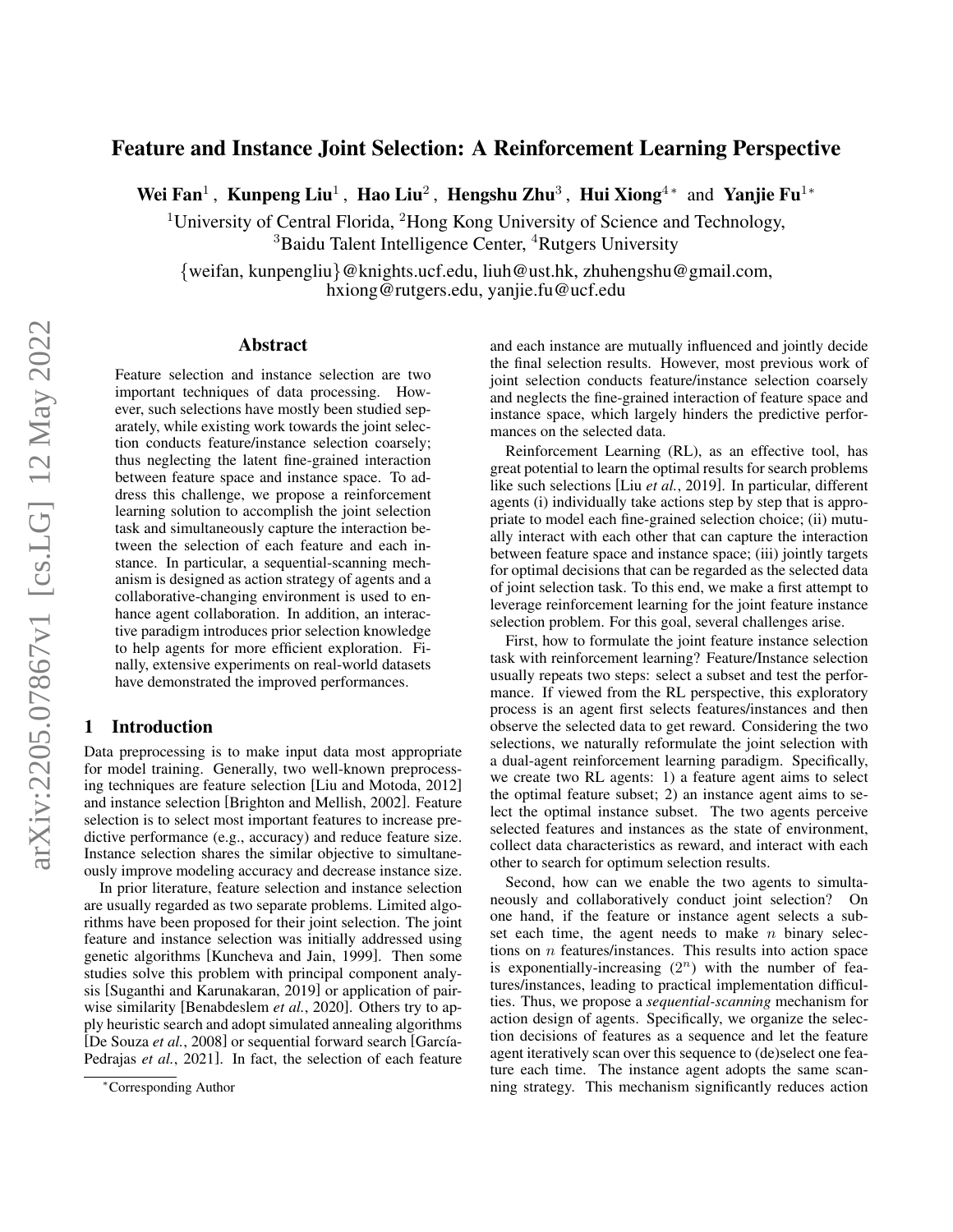space from exponential  $(2^n)$  to binary choice and transforms selection as a sequential decision-making process, which is appropriate for RL. On the other hand, the performance of a downstream model highly depends on the joint quality of both features and instances. To achieve the global optimal of joint selection, the two agents need to collaborate to learn the mutual influence of features and instances. We thus develop a *collaborative-changing* environment for agents. We regard the environment as the selected data sub-matrix, where the columns (features) and rows (instances) are simultaneously changed by the actions of dual agents. This shared environment captures actions of the two agents and jointly sense the data quality in two dimensions.

Third, how can the two agents learn prior knowledge to improve learning efficiency? Interactive RL [Amir *et al.*[, 2016\]](#page-6-7) has shown its superiority on speeding up agent exploration by learning from human experts or prior knowledge. In this regard, we utilize two external trainers to teach the two agents respectively via interactive RL: we introduce 1) a random forest based trainer with knowledge of feature importance to teach feature agent to pick features. 2) an isolation forest based trainer to recognize instance anomaly to teach instance agent how to filter out instances. With the advice of the two trainers, the two agents can learn the patterns of spotting and selecting quality features and instances more efficiently.

In summary, we propose a dual-agent interactive reinforcement learning framework to model the interaction of the joint feature and instance selection. Our contributions are: (i) we formulate the joint selection task with dual-agent reinforcement learning; (ii) we propose a sequential-scanning mechanism and a collaborative-changing environment to achieve the simultaneous and interactive selection; (iii) we leverage interactive reinforcement learning to improve the learning efficiency; (iv) we conduct extensive experiments to demonstrate our improved performances.

# 2 Backgrounds

*Concept 2.1* Dual-Agent Reinforcement Learning is a variant of multi-agent reinforcement learning. The dual-agent RL has two agents collaboratively accomplish two different tasks. For example, it has been applied to interactively generate bounding boxes and detect facial landmarks in computer vision [Guo *et al.*[, 2018\]](#page-6-8).

*Concept 2.2* Interactive Reinforcement Learning is to provide agents with action advice from teacher-like trainers, so that agents learn learn the optimal decisions more efficiently in early exploration [Amir *et al.*[, 2016\]](#page-6-7).

*Definition 2.3* Feature Selection. Given an input data matrix  $X \in \mathbb{R}^{n+m}$ , *n* and *m* denote the number of instances and features respectively;  $x_{ij}$  is the element in the *i*-th row and *j*th column. We denote input features  $F = \{f_j\}_{j=1}^m$ , where the *j*-th feature is denoted by  $f_j = \{x_{1j}, x_{2j}, ..., x_{nj}\}$ . Feature selection aims to select an optimal subset  $F^* \subseteq F$  making downstream predictive model perform well.

*Definition 2.4* Instance Selection. As we mentioned above, for the data matrix X, all the instances are denoted as  $C =$  ${c_i}_{i=1}^n$  where the *i*-th instance  $c_i = {x_{i1}, x_{i2}, ..., x_{im}}$ . Traditionally, instance selection studies aim to remove data noise

or outliers, and find an instance subset  $C^* \subseteq C$  that has the same performances as  $C$  for the downstream predictive task [\[Wilson and Martinez, 2000\]](#page-7-1).

*Definition 2.5* The Joint Feature and Instance Selection Task is to simultaneously find the optimal feature subset  $F^*$ and the optimal instance subset  $C^*$ , in order to achieve the best performances in a downstream predictive task.

# 3 Method

We address aforementioned challenges and propose a framework which called Dual-Agent Interactive Reinforced Selection (DAIRS), to model joint feature and instance selection task and introduce prior selection knowledge to agents for interactive reinforcement learning.

## 3.1 DAIRS

As a reinforcement learning based framework, the DAIRS framework consists of dual agents, actions, states, reward and trainers. Specifically,

### Dual Agents.

The two agents are: the *Feature Agent* which models featurefeature correlation to select an optimized feature subset; the *Instance Agent* which models instance-instance correlation to select an optimized instance subset. However, the local optimal in feature or instance selection can't guarantee the global optimal of joint feature-instance selection. As a result, the two agents need to strategically collaborate and transfer knowledge between feature and instance selections.

### Actions.

The dual agent action design is critical, because we need to consider: (i) the action space that determines the computational complexity and the learning efficiency of agents; (ii) the fine-grained interaction between feature space and instance space. The two considerations make it impossible to directly apply classic multi-agent reinforced selection [\[Liu](#page-6-6) *et al.*[, 2019\]](#page-6-6) to joint features and instance selection. To tackle this challenge, we develop a *sequential-scanning* with restart mechanism (Figure [1\)](#page-2-0). Specifically,

*Actions of the feature agent*: are to sequentially scan all the  $\overline{m}$  features and then restart scanning of the features over steps, where each step will select or deselect one feature. Let us denote a feature action record by  $\mathbf{a_F} = \{a_i\}_{i=1}^m$ , where the *i*-th action  $a_i = 1$  or  $a_i = 0$  means to select or deselect the i-th feature. Since the feature agent will restart the sequential scanning of  $m$  features, at Step  $t$ , the feature agent decides to select or deselect  $\mathbf{f}_{t \, (mod \, m)}$ .

*Actions of the instance agent*: are to sequentially scan all the  $n$  instances, and then restart scanning of the instances over steps, where each step will select or deselect one instance. Let us denote an instance action record as  $\mathbf{a}_{I} = \{a_i\}_{i=1}^n$ , where the *i*-th action  $a_i = 1$  or  $a_i = 0$  means to select or deselect the instance  $c_i$ . At Step t, the instance agent decides to select or deselect instance  $\mathbf{c}_{t \, (mod \, n)}$ .

The sequential scanning strategy allows features and instances to be simultaneously selected or deselected. The dual interaction will coordinate the scanning actions of the two agents to generate a globally optimized data subspace of instances and features.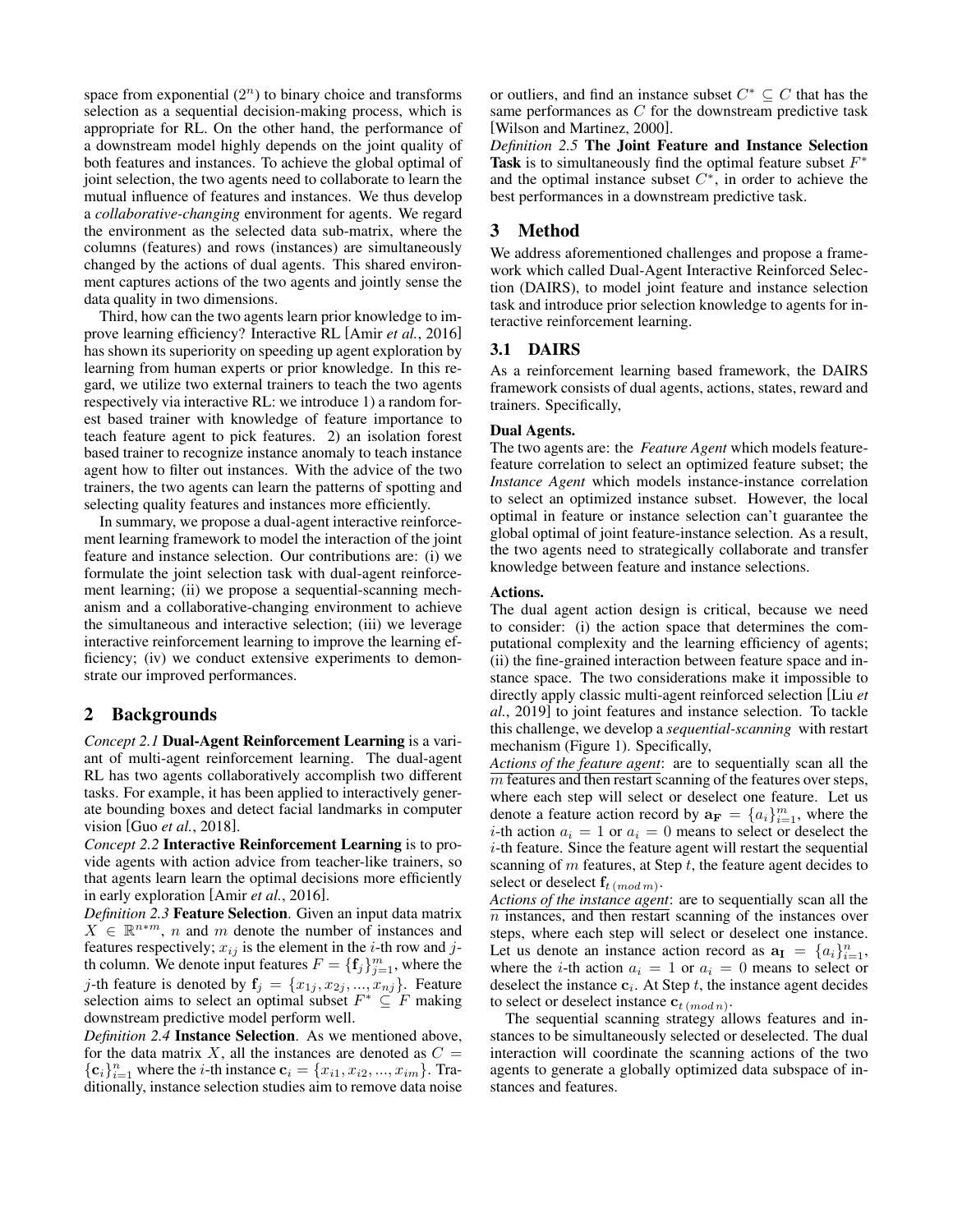<span id="page-2-0"></span>

Figure 1: Actions of dual agents with sequential scanning. Agents iteratively scan over each feature or each instance to make the select/deselect decisions.

#### State of the Environment.

Instead of separately creating two environments for feature agent and instance agent, we develop a sharing environment to support simultaneous interaction between agents. The state is to quantitatively represent the situation of the *collaboratively-changing* environment. However, this is a non-trivial task: at the  $t$ -th step, the action records of the feature and instance agents, denoted by  $\mathbf{a_F}^t$  and  $\mathbf{a_I}^t$ , can respectively derive a feature subset  $F'$  and an instance subset  $C'$ . The two subsets jointly form a sub-matrix of the input data  $X$ . The challenge is that the selected sub-matrix  $X^{\prime}$  cannot directly be regarded as the state, because its dimensions change dynamically over time, while learning the policy networks of the dual agents require a fixed-length state representation.

To address this challenge, we develop a dynamic state representation method inspired by the image processing technique [\[Lu and Weng, 2007\]](#page-6-9). Specifically, by regarding the selected data sub-matrix as a 2-dimentional image, we first fix the state dimensions by padding the deselected positions with the padding token (zero). Formally, for the input data  $X \in \mathbb{R}^{n \times m}$ , at the t-th step,  $h^t$  is measured by:

$$
\mathbf{h}^{t} = \underbrace{\begin{bmatrix} \mathbf{a_I}^{t^T} || \cdots ||\mathbf{a_I}^{t^T} \end{bmatrix}}_{m} \otimes X \otimes \underbrace{\begin{bmatrix} \mathbf{a_F}^{t^T} || \cdots ||\mathbf{a_F}^{t^T} \end{bmatrix}}_{n}^{T} \quad (1)
$$

where  $\otimes$  is element-wise product,  $^T$  is the transpose of a given matrix,  $\mathbf{a_I}^t$  and  $\mathbf{a_F}^t$  are the action records of feature agent and instance agent at the step  $t$ ;  $m$  is the number of features;  $n$  is the number of instances. We then utilize a single convolutional layer to output the final representation. Formally, the state representation at Step  $t$  is computed by:

$$
\mathbf{s}^t = Conv(\mathbf{w_s h}^t + \mathbf{b_s})\tag{2}
$$

where  $\mathbf{w}_s$ ,  $\mathbf{b}_s$  is tuning weight parameters and bias, and  $Conv$ is the convolution operation. Figure [2](#page-2-1) shows the state representation process of our proposed collaborative-changing environment for dual agents.

#### Reward.

The reward  $r$  is to inspire the exploration of the feature agent and instance agent. Since the actions of dual agents are sequential scanning, we measure the reward based on the characteristic difference between last state and current state, in order to temporally train reinforcement learning decisionmaking process [\[Sutton and Barto, 2018\]](#page-7-2). Specifically, supposing there are metrics set  $K$  we are caring about, we measure the performance difference  $\Delta_i$  at Step t:

$$
\Delta_i^t = k_i^t - k_i^{t-1} \tag{3}
$$

<span id="page-2-1"></span>

Figure 2: State of collaborative-changing environment, coordinating with actions of the feature agent and the instance agent.

where  $k_i^t$  means the *i*-th metric of the selected data subset at Step  $t$ . Then, the overall reward  $r$  at Step  $t$  is measured by:

$$
r^t = \frac{1}{|\mathcal{K}|} \sum_{k_i \in \mathcal{K}} \Delta_i^t.
$$
 (4)

The actions of feature agent and instance agent collaboratively change the state, which directly determine the reward measurement. Then the reward is shared between the two agents to inspire exploration.

#### Trainers.

We introduce the concept of teacher-like trainers from interactive reinforcement learning into our framework. We develop a random forest trainer for the feature agent and an isolation forest trainer for the instance agent. The two trainers can guide agents to explore better selection policies. More details are in the following sections.

### 3.2 Model Training

Figure [3](#page-3-0) shows an overview of our framework. Dual agents have their own Deep Q-Networks (DQNs) [Mnih *et al.*[, 2013;](#page-6-10) Zhang *et al.*[, 2021\]](#page-7-3) as action policies. Two external trainers respectively guide the feature agent and the instance agent for more efficient exploration. The actions of the dual agents are to sequentially scan features and instances, which collaboratively decide the selected data sub-matrix  $X'$ . Then the state of the environment is derived from the sub-matrix and the reward is collected to inspire both feature agent and instance agent to select data.

To evaluate the policy, we use feed-forward neural network to approximate the Q value. The deep Q-learning iteratively optimizes the following loss function:

$$
\mathbb{E}(r + \gamma \max_{a'} Q_{\theta'}(s', a') - Q_{\theta}(s, a))^2 \tag{5}
$$

where r is the reward of action a in state  $s$ ;  $a'$  is the next action in next state  $s'$ ;  $\gamma$  is a discount factor;  $Q_{\theta'}$  is the target network. For the function approximation, the Q function is with parameter  $\theta$ . The gradient descent is:

$$
\theta_{t+1} \leftarrow \theta_t + \alpha (r + \gamma \max_{a'} Q_{\theta'}(s', a') - Q_{\theta^t}(s, a)) \tag{6}
$$

where  $\alpha$  is the learning rate and t is the training step. By optimizing  $\theta$ , the action policies of agents are constructed in order to maximize the long-term reward.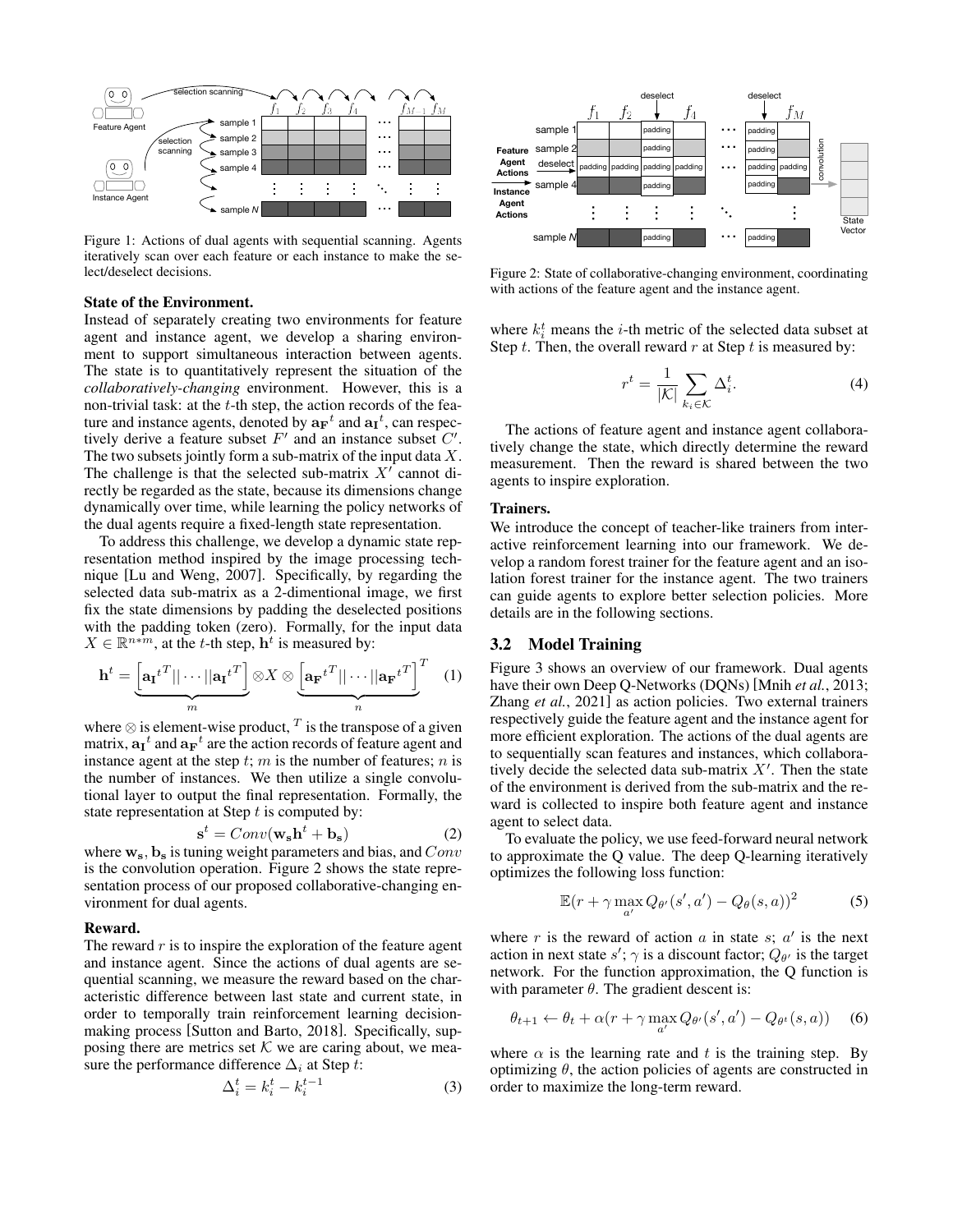<span id="page-3-0"></span>

Figure 3: Framework Overview. Two agents collaboratively act and learn. Two trainers come to advise to help training.

## 3.3 Guiding Dual Agents via Interactive Reinforcement with External Trainers

Figure [3](#page-3-0) shows how we leverage the prior knowledge of external trainers (i.e., classical feature selection and instance filtering methods) to guide feature agent and instance agent to improve their learning efficiency.

#### Guiding Feature Agent with Random Forest Trainer.

Random forest classifier [\[Pal, 2005\]](#page-7-4) can learn a set of decision trees to measure feature importance. We propose a trainer, namely random forest trainer, for the feature agent. The intuition is that feature importance can provide decision making support to the feature agent: if the trainer found a feature important, it would be suggested to select the feature; if not important, it would be suggested to deselect the feature. These advice can make the feature agent more aware of characteristics of feature space. We develop a three-step algorithm as follows:

*Step 1:* We train a random forest classifier on the given m features  $\{f_1, f_2, ..., f_m\}$ , to obtain the importance of each feature, denoted by  $\{imp_1, imp_2, ..., imp_m\}$ .

*Step 2:* Based on the feature importance, we design a selection probability distribution  $\mathbf{p_{RF}}\{p_1, p_2, ..., p_m\}$  for the m features, where the probability for  $i$ -th feature is given by:

$$
p_i = \begin{cases} 1 & \text{imp}_i > \frac{\beta}{m} \\ m * \text{imp}_i & \text{imp}_i \le \frac{\beta}{m} \end{cases} \tag{7}
$$

where  $\beta$  is a parameter to control suggested features.

*Step 3:* Based on the probability, we sample an advised action list each step, denoted by  $a_{RF}$ . The feature agent follows  $a_{RF}$  to take actions at the beginning steps of exploration.

## Guiding Instance Agent with Isolation Forest Trainer.

We aim to leverage the ability of external trainers for recognizing noisy or perturbing data samples to provide advice to instance agent for instance selection. Our underlying intuition is that bad instances differ from normal instances in the feature space [\[Aggarwal and Yu, 2001\]](#page-6-11), and an agent can follow how classic instance filtering methods identify them.

We propose to identify bad-performed instances via an outlier detection algorithm and let instance agent try to rule out these points. Based on isolation forest [Liu *et al.*[, 2008\]](#page-6-12), an outlier detector, we propose another trainer called isolation forest trainer. We show how this trainer gives advice to the instance agent step by step:

*Step 1:* We first group instances  $\{c_1, c_2, ..., c_n\}$  based on their labels  ${\bf Y}\{y_1, y_2, ..., y_n\}$  in classification tasks. We denote these instance groups by  $G = \{G_{l_1}, G_{l_2}, ..., G_{l_p}\}\$ , where distinct labels  $\{l_1, l_2, ..., l_p\} = set(\hat{\mathbf{Y}})$  and the group towards k-th distinct label  $l_k$  is by  $\mathcal{G}_{l_k} = \{ \mathbf{c}_i \mid y_i = l_k \& y_i \in \mathbf{Y} \}.$ 

*Step 2:* For each group in G, we utilize the isolation forest algorithm to detect and filter outlier points. The filtered results are by  $G_{IF} = \{IF(\mathcal{G}_{l_1}), IF(\mathcal{G}_{l_2}), ..., IF(\mathcal{G}_{l_p})\}$ , where IF is the filtering operation with isolation forest.

*Step 3:* We derive the advised action list  $A_{IF}$  from filtered results  $G_{IF}$ . Specifically, for  $\mathbf{a_{IF}} \{a_1, a_2, ..., a_n\}$ , the *i*-th advised action  $a_i = 1$  if  $\mathbf{c}_i \in G_{IF}$  and  $a_i = 0$  if  $\mathbf{c}_i \notin G_{IF}$ .

*Step 4:* At several beginning steps of the exploration in reinforcement learning, the instance agent follows the advice and take the advised actions for better training.

## 4 Experiment

### 4.1 Experimental Setup

*Datasets and Metrics*: we use four public datasets of different domains on classification task to validate our methods: *ForestCover (FC)* dataset is a publicly available dataset from Kaggle<sup>[1](#page-3-1)</sup> including characteristics of wilderness areas. *Madelon* dataset is a Nips 2003 workshop dataset containing data points grouped in 32 clusters and labeled by 1 and -1 [\[Dua and Graff, 2017\]](#page-6-13). *Spam* dataset is a collection of spam emails [\[Dua and Graff, 2017\]](#page-6-13). *USPS* dataset is a handwritten digit database including handwritten digit images [Cai *[et al.](#page-6-14)*, [2010\]](#page-6-14). We report *Accuracy* and *F1-score* of certain downstream models to show the quality of selected data.

*Baseline Algorithms*: We compare predictive performance of our proposed model with different baselines, including instance selection methods, feature selection methods and feature instance joint selection methods: DROPs. It includes different instance reduction algorithms where we take DROP1 and DROP5 as baselines [\[Wilson and Martinez,](#page-7-1) [2000\]](#page-7-1). GCNN. [Chou *et al.*[, 2006\]](#page-6-15) proposes the weak criterion employed by Condensed Nearest Neighbor. LASSO.

<span id="page-3-1"></span><sup>1</sup> <https://www.kaggle.com/c/forest-cover-type-prediction/data>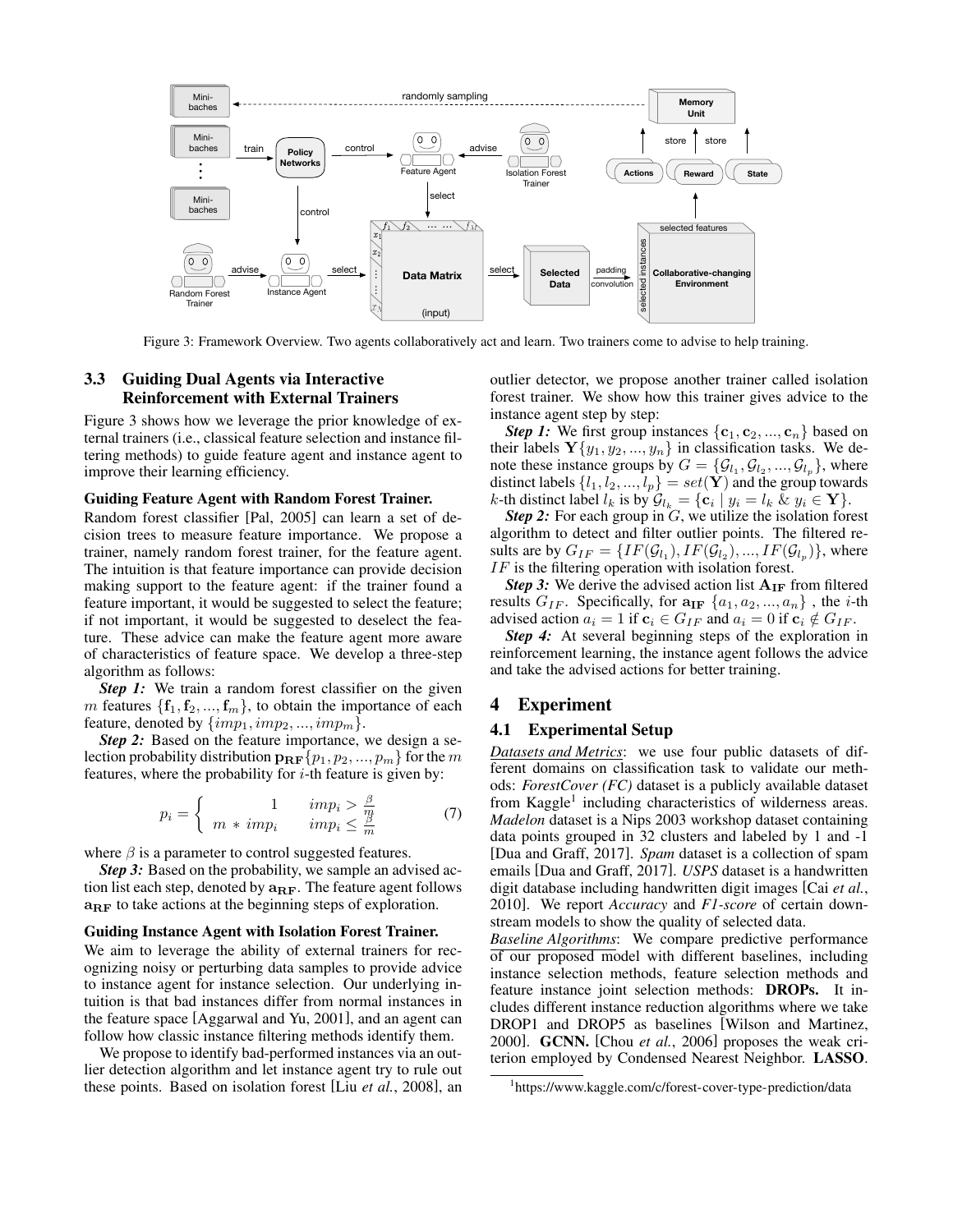Table 1: Predictive performance of different selection methods with logistic regression as the downstream model.

<span id="page-4-0"></span>

| Dataset             |  | FC       |                       | Madelon  |                       | Spam     |                       | <b>USPS</b> |                       |
|---------------------|--|----------|-----------------------|----------|-----------------------|----------|-----------------------|-------------|-----------------------|
| Model               |  | Accuracy | F <sub>1</sub> -score | Accuracy | F <sub>1</sub> -score | Accuracy | F <sub>1</sub> -score | Accuracy    | F <sub>1</sub> -score |
| DROP1               |  | 58.928   | 59.477                | 51.923   | 52.048                | 89.572   | 89.531                | 86.559      | 86.464                |
| DROP5               |  | 64.682   | 64.975                | 52.435   | 52.431                | 89.717   | 89.718                | 91.612      | 91.607                |
| <b>GCNN</b>         |  | 61.419   | 61.460                | 53.717   | 53.732                | 90.803   | 90.846                | 93.570      | 93.585                |
| <b>LASSO</b>        |  | 61.684   | 62.705                | 54.230   | 54.223                | 90.658   | 90.699                | 91.899      | 91.937                |
| <b>RFE</b>          |  | 65.828   | 66.430                | 55.256   | 55.261                | 88.776   | 88.862                | 93.763      | 93.786                |
| LS <sub>2</sub> AOD |  | 65.057   | 65.665                | 53.974   | 53.983                | 90.948   | 90.978                | 93.293      | 93.343                |
| <b>GeneticFSIS</b>  |  | 65.834   | 66.033                | 55.938   | 55.837                | 90.742   | 90.675                | 93.242      | 93.321                |
| IFS-CoCo            |  | 66.102   | 65.723                | 58.384   | 58.323                | 91.042   | 91.021                | 93.417      | 93.519                |
| sCOS                |  | 66.213   | 66.104                | 57.992   | 57.976                | 90.810   | 90.632                | 93.792      | 93.738                |
| DAIRS (Ours)        |  | 67.328   | 66.908                | 61.282   | 61.281                | 91.745   | 91.389                | 94.122      | 94.071                |

<span id="page-4-1"></span>

| Dataset  | FC     | Madelon | Spam   | <b>USPS</b> |
|----------|--------|---------|--------|-------------|
| Feature  | 0.8703 | 0.5980  | 0.8771 | 0.7187      |
| Instance | 0.7483 | 0.8829  | 0.6770 | 0.6266      |

[\[Tibshirani, 1996\]](#page-7-5) conducts feature selection and shrinkage via l1 penalty. RFE (Recursive Feature Elimination) recursively deselects the least important features. LS2AOD selects features via Laplacian Score and then samples via AOD. GeneticFSIS. [Tsai *et al.*[, 2013\]](#page-7-6) applies genetic algorithms to alternatively select features and instances. IFS-CoCo. [\[Der](#page-6-16)rac *et al.*[, 2010\]](#page-6-16) applies the cooperative co-evolutionary algorithm to select features and instances. sCOs. [\[Benabdeslem](#page-6-3) *et al.*[, 2020\]](#page-6-3) uses a similarity preserving for co-selection of features and instances. For evaluation, we use these algorithms to select features/instances to get the data subset, and evaluate the quality of selected data towards prediction.

*Implications*: To compare fairly, we set the downstream task as a simple classifier logistic regression. The downstream task takes selected data as input and output the classification results. We randomly split the data into train data (70%) and test data (30%) where categorical features are encoded in onehot. Baseline models are set the same selection ratio as our model. The size of memory unit is set to 300 in experience replay. For the reward measurement, we consider accuracy, relevance score and redundancy score following [Liu *[et al.](#page-6-6)*, [2019\]](#page-6-6). The policy networks are set as two fully-connected layers of 512 middle states with ReLU as activation function. In RL exploration, the discount factor  $\gamma$  is set to 0.9, and we use  $\epsilon$ -greedy exploration with  $\epsilon$  equal to 0.8.

## 4.2 Overall Performances

Table [1](#page-4-0) shows the overall predictive performance of logistic regression on the data selected by our proposed DAIRS and compared baselines. We report on four different datasets with respect to accuracy and f1-score and can observe our proposed model outperforms other selection methods, which signifies the best quality of our selected data for downstream predictions. Apart from our model, we notice other joint selection methods (e.g., IFS-CoCo) can have better performance than other baselines, for these methods consider both two dimensions (feature selection and instance selection). Accordingly, as it shows in Table [2,](#page-4-1) our model can also acquire the best selection ratio to achieve higher predictive performance in exploration, while many other methods (e.g., DROP, RFE) cannot automatically learn the ratio that needs to be predefined. This demonstrates the superiority of our methods for

<span id="page-4-2"></span>

<span id="page-4-3"></span>Figure 4: Performance of DAIRS variants on FC dataset.



Figure 5: Performance of DAIRS variants on Madelon dataset.

automating to select the best data without handcrafted tunning. Also, it is easy to find out in most cases, most features and instances are useful for accurate predictions, while a few ones disturb predictions.

## 4.3 Study of the Dual-agent Reinforced Selection

We aim to study the impacts of different components in our dual-agent reinforced selection framework. We consider four variant methods: (1) *FA* removes the instance agent, only considers the Feature Agent and creates environment for selected features as [Liu *et al.*[, 2019\]](#page-6-6). (2) *IA* removes the feature agent and only considers Instance Agent. (3) *IA+FA-CE* removes Collaborative-changing Environment and creates an independent environment for each agent. (4) *IA+FA* is our proposed DAIRS model with two agents. Figure [4](#page-4-2) and [5](#page-4-3) show performance comparison of these variants on FC and Madelon dataset. Compared to single agent's exploration, we can easily observe a performance gain by dual agents.

Moreover, while both features and instances decide quality of the selected data, feature agent is more influential on predictions than instance agent when single agent explores. This suggests feature's quality is more important in data selection. We also find out the sharing environment is actually important for dual-agent coordination, which can make for better performance. From both figures, we observe the trend of blue line is more significant than yellow line; this shows our method achieves better results in long-term learning.

# 4.4 Study of Interactive Reinforced Trainer

We study the impacts of proposed trainers for interactive reinforcement learning. We consider four variants: (1) *Nontrainer* removes both random forest trainer (RFT) and isola-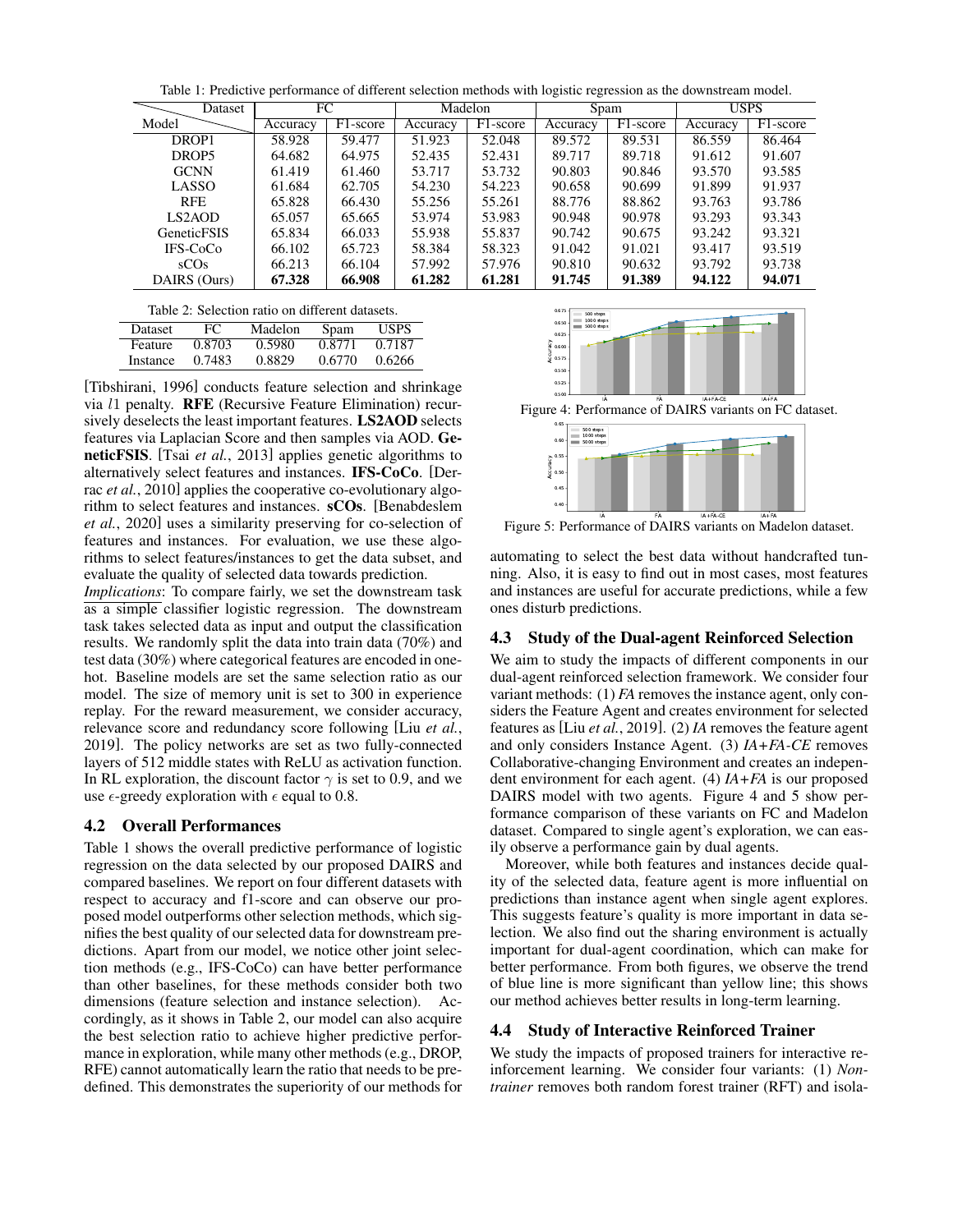<span id="page-5-0"></span>

<span id="page-5-1"></span>Figure 6: Performance of variants towards different interactive reinforced trainer setting.



Figure 7: Exploration efficiency of variants with different interactive reinforced trainers.

tion forest trainer (IFT); (2) *RFT* removes IFT and takes only RFT for advice; (3) *IFT* removes RFT with only IFT for advice; (4) *RFT+IFT* has both two trainers for advice.

Figure [6](#page-5-0) shows comparisons of variant methods. It can be observed that both two trainers help improve the data quality for better predictive performances, while the highest score is achieved when combining two trainers. Figure [7](#page-5-1) shows the efficiency comparison of each variant in terms of the explored best accuracy until current step. The result signifies that without trainers' help, agents need more steps for exploration to achieve better results, and both trainers can help for more efficient exploration and agent learning, especially when both the feature agent and the instance agent take external advice.

### 4.5 Case Study of Exploration Process

We also try to study and visualize the exploration process of agents. Figure [8](#page-5-2) shows the accuracy in different steps with respect to selected feature number and instance number on FC dataset and Spam dataset. We visualize 10,000 points of exploration (colored in blue) and mark the top 10 best performed points in red. We easily observe that most blue points are on the certain part of data space, for example the space where feature number is (30 to 50) and instance number is (5,000 to 10,000) of the left subfigure. This signifies after the initial exploration, the exploration efficiently concentrates on the optimal data subspace. Then, the agents can continue searching until finally finding out the best feature and instance selection results.

# 5 Related Work

Feature selection includes three kinds of methods: (1) Filtering methods rank features based on relevance scores and select top-ranking ones (e.g., univariate feature selection). (2) Wrapper methods use predictors, considering the prediction performance as objective function (e.g., branch and bound algorithms). (3) Embedded methods incorporate feature selec-

<span id="page-5-2"></span>

Figure 8: Visualizations of agent exploration process on FC and Spam dataset. Points in red are top 10 best performed steps.

tion into the classifier construction to search for an optimal feature subset (e.g., LASSO [\[Tibshirani, 1996\]](#page-7-5)).

Instance selection mainly includes two kinds of methods: (1) wrapper methods (e.g., k-*NN* based selection); (2) filter methods (e.g., kd−trees). The criterion is based on the accuracy obtained by a classifier. Most of wrapper methods are based on *k-NN* classifier. Other methods select instances by using SVM or Evolutionary algorithms, or are accomplished by finding border instances [Olvera-López et al., 2010].

Joint selection of Feature and Instance has also been made some efforts to study; however, limited algorithms were proposed to tackle feature and instance selection simultaneously. The joint selection is firstly studied by genetic algorithms [\[Kuncheva and Jain, 1999\]](#page-6-2). Then some studies solve this problem with greedy algorithms [Zhang *et al.*[, 2012\]](#page-7-7), principal component analysis [\[Suganthi and Karunakaran, 2019\]](#page-7-0) or application of pairwise similarity [\[Benabdeslem](#page-6-3) *et al.*, [2020\]](#page-6-3). Most existing work towards joint selection tries to apply heuristic search; they adopt simulated annealing algorithms [\[De Souza](#page-6-4) *et al.*, 2008], cooperative coevolutionary algorithms [\[Derrac](#page-6-18) *et al.*, 2012], or sequential forward search [García-Pedrajas *et al.*, 2021]. The joint selection is also studied in clinical data setting [Olvera-López *et al.*, 2010] and in social media data setting [\[Tang and Liu, 2013\]](#page-7-8).

Reinforced Feature Selection has applied reinforcement learning for the feature selection task. Some studies use single agent for feature selection [Fard *et al.*[, 2013;](#page-6-19) [Zhao](#page-7-9) *et al.*[, 2020\]](#page-7-9); others Multi-agent reinforcement learning have been used to automate feature selection [Fan *et al.*[, 2020;](#page-6-20) Fan *et al.*[, 2021b;](#page-6-21) Fan *et al.*[, 2021a;](#page-6-22) Liu *et al.*[, 2019\]](#page-6-6). Inspired by these work, we apply reinforcement learning into the joint selection task.

## 6 conclusion

In this paper, we propose a dual-agent reinforcement learning framework towards the feature and instance joint selection task. We formulate the joint selection into a reinforcement learning framework with the tailor-designed sequentialscanning mechanism and collaboratively-changing environment, in order to simulate fine-grained interaction of feature space and instance space. The selection knowledge of the random forest trainer and the isolation forest trainer is applied to improve the efficiency of agent learning. The extensive experiments have demonstrated the superiority of our model on data preprocessing, which also reveals a workable design of reinforcement learning on the joint selection task.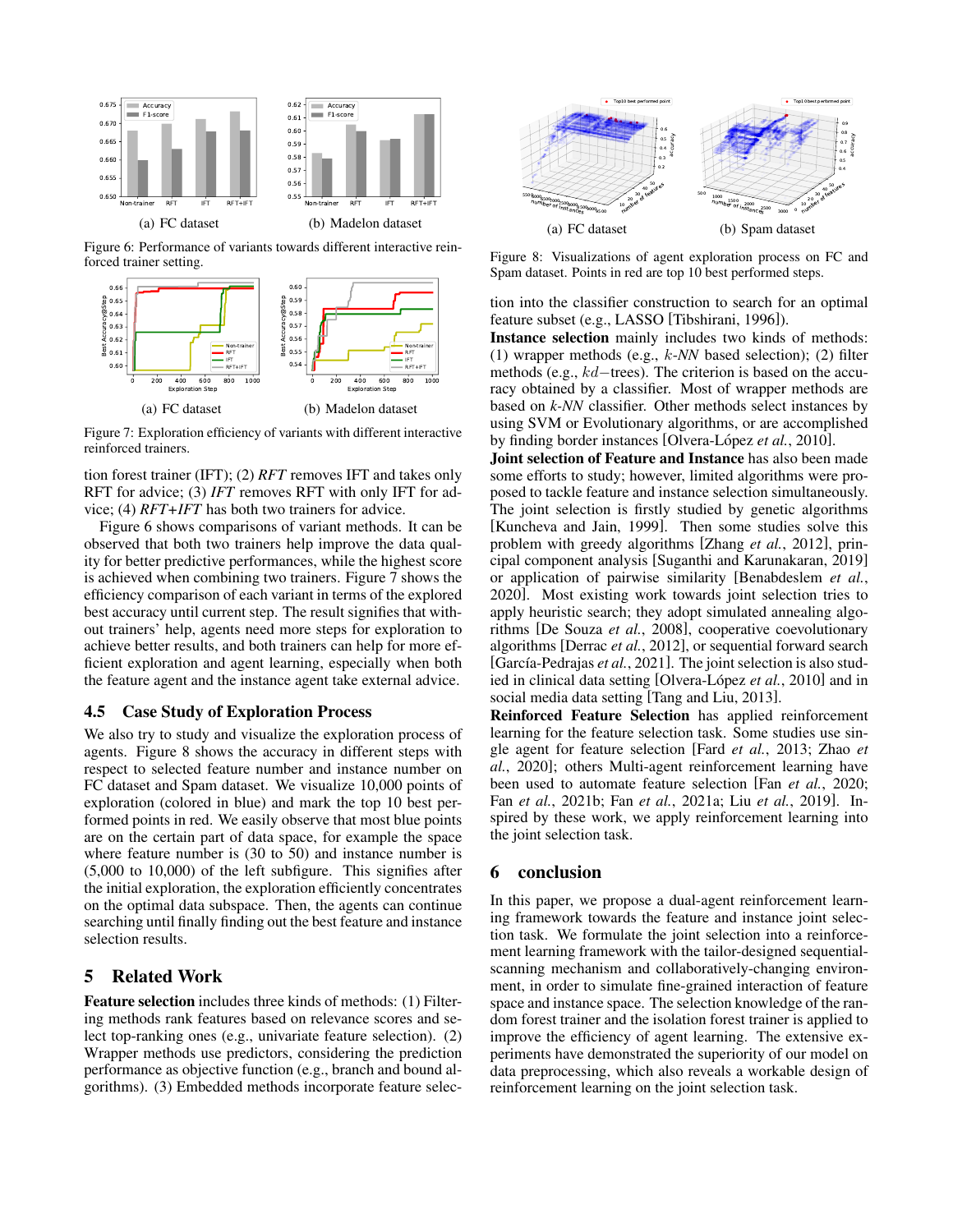# Acknowledgements

This research was partially supported by the National Science Foundation (NSF) grant 2040950, 2006889, 2045567, IIS-2040799, IIS-2006387, IIS-1814510.

# References

- <span id="page-6-11"></span>[Aggarwal and Yu, 2001] Charu C Aggarwal and Philip S Yu. Outlier detection for high dimensional data. In *Proceedings of the 2001 ACM SIGMOD international conference on Management of data*, pages 37–46, 2001.
- <span id="page-6-7"></span>[Amir *et al.*, 2016] Ofra Amir, Ece Kamar, Andrey Kolobov, and Barbara Grosz. Interactive teaching strategies for agent training. 2016.
- <span id="page-6-3"></span>[Benabdeslem *et al.*, 2020] Khalid Benabdeslem, Dou El Kefel Mansouri, and Raywat Makkhongkaew. scos: Semi-supervised co-selection by a similarity preserving approach. *IEEE Transactions on Knowledge and Data Engineering*, 2020.
- <span id="page-6-1"></span>[Brighton and Mellish, 2002] Henry Brighton and Chris Mellish. Advances in instance selection for instance-based learning algorithms. *Data mining and knowledge discovery*, 6(2):153–172, 2002.
- <span id="page-6-14"></span>[Cai *et al.*, 2010] Deng Cai, Xiaofei He, Jiawei Han, and Thomas S Huang. Graph regularized nonnegative matrix factorization for data representation. *IEEE transactions on pattern analysis and machine intelligence*, 33(8):1548– 1560, 2010.
- <span id="page-6-15"></span>[Chou et al., 2006] Chien-Hsing Chou, Bo-Han Kuo, and Fu Chang. The generalized condensed nearest neighbor rule as a data reduction method. In *18th International Conference on Pattern Recognition (ICPR'06)*, volume 2, pages 556–559. IEEE, 2006.
- <span id="page-6-4"></span>[De Souza *et al.*, 2008] Jerffeson Teixeira De Souza, Rafael Augusto Ferreira Do Carmo, and Gustavo Augusto Lima De Campos. A novel approach for integrating feature and instance selection. In *2008 International Conference on Machine Learning and Cybernetics*, volume 1, pages 374– 379. IEEE, 2008.
- <span id="page-6-16"></span>[Derrac et al., 2010] Joaquín Derrac, Salvador García, and Francisco Herrera. Ifs-coco: Instance and feature selection based on cooperative coevolution with nearest neighbor rule. *Pattern Recognition*, 43(6):2082–2105, 2010.
- <span id="page-6-18"></span>[Derrac *et al.*, 2012] Joaquín Derrac, Isaac Triguero, Salvador García, and Francisco Herrera. Integrating instance selection, instance weighting, and feature weighting for nearest neighbor classifiers by coevolutionary algorithms. *IEEE Transactions on Systems, Man, and Cybernetics, Part B (Cybernetics)*, 42(5):1383–1397, 2012.
- <span id="page-6-13"></span>[Dua and Graff, 2017] Dheeru Dua and Casey Graff. UCI machine learning repository, 2017.
- <span id="page-6-20"></span>[Fan *et al.*, 2020] Wei Fan, Kunpeng Liu, Hao Liu, Pengyang Wang, Yong Ge, and Yanjie Fu. Autofs: Automated feature selection via diversity-aware interactive reinforcement learning. In *2020 IEEE International*

*Conference on Data Mining (ICDM)*, pages 1008–1013. IEEE, 2020.

- <span id="page-6-22"></span>[Fan *et al.*, 2021a] Wei Fan, Kunpeng Liu, Hao Liu, Yong Ge, Hui Xiong, and Yanjie Fu. Interactive reinforcement learning for feature selection with decision tree in the loop. *IEEE Transactions on Knowledge and Data Engineering*, 2021.
- <span id="page-6-21"></span>[Fan *et al.*, 2021b] Wei Fan, Kunpeng Liu, Hao Liu, Ahmad Hariri, Dejing Dou, and Yanjie Fu. Autogfs: Automated group-based feature selection via interactive reinforcement learning. In *Proceedings of the 2021 SIAM International Conference on Data Mining (SDM)*, pages 342–350. SIAM, 2021.
- <span id="page-6-19"></span>[Fard *et al.*, 2013] Seyed Mehdi Hazrati Fard, Ali Hamzeh, and Sattar Hashemi. Using reinforcement learning to find an optimal set of features. *Computers & Mathematics with Applications*, 66(10):1892–1904, 2013.
- <span id="page-6-5"></span>[García-Pedrajas et al., 2021] Nicolás García-Pedrajas, Juan A Romero del Castillo, and Gonzalo Cerruela-García. Si (fs) 2: Fast simultaneous instance and feature selection for datasets with many features. *Pattern Recognition*, 111:107723, 2021.
- <span id="page-6-8"></span>[Guo *et al.*, 2018] Minghao Guo, Jiwen Lu, and Jie Zhou. Dual-agent deep reinforcement learning for deformable face tracking. In *Proceedings of the European Conference on Computer Vision (ECCV)*, pages 768–783, 2018.
- <span id="page-6-2"></span>[Kuncheva and Jain, 1999] Ludmila I Kuncheva and Lakhmi C Jain. Nearest neighbor classifier: Simultaneous editing and feature selection. *Pattern recognition letters*, 20(11-13):1149–1156, 1999.
- <span id="page-6-0"></span>[Liu and Motoda, 2012] Huan Liu and Hiroshi Motoda. *Feature selection for knowledge discovery and data mining*, volume 454. Springer Science & Business Media, 2012.
- <span id="page-6-12"></span>[Liu *et al.*, 2008] Fei Tony Liu, Kai Ming Ting, and Zhi-Hua Zhou. Isolation forest. In *2008 Eighth IEEE International Conference on Data Mining*, pages 413–422. IEEE, 2008.
- <span id="page-6-6"></span>[Liu *et al.*, 2019] Kunpeng Liu, Yanjie Fu, Pengfei Wang, Le Wu, Rui Bo, and Xiaolin Li. Automating feature subspace exploration via multi-agent reinforcement learning. In *Proceedings of the 25th ACM SIGKDD International Conference on Knowledge Discovery & Data Mining*, pages 207–215, 2019.
- <span id="page-6-9"></span>[Lu and Weng, 2007] Dengsheng Lu and Qihao Weng. A survey of image classification methods and techniques for improving classification performance. *International journal of Remote sensing*, 28(5):823–870, 2007.
- <span id="page-6-10"></span>[Mnih *et al.*, 2013] Volodymyr Mnih, Koray Kavukcuoglu, David Silver, Alex Graves, Ioannis Antonoglou, Daan Wierstra, and Martin Riedmiller. Playing atari with deep reinforcement learning. *arXiv preprint arXiv:1312.5602*, 2013.
- <span id="page-6-17"></span>[Olvera-López et al., 2010] J Arturo Olvera-López, J Ariel Carrasco-Ochoa, J Francisco Martínez-Trinidad, and Josef Kittler. A review of instance selection methods. *Artificial Intelligence Review*, 34(2):133–143, 2010.